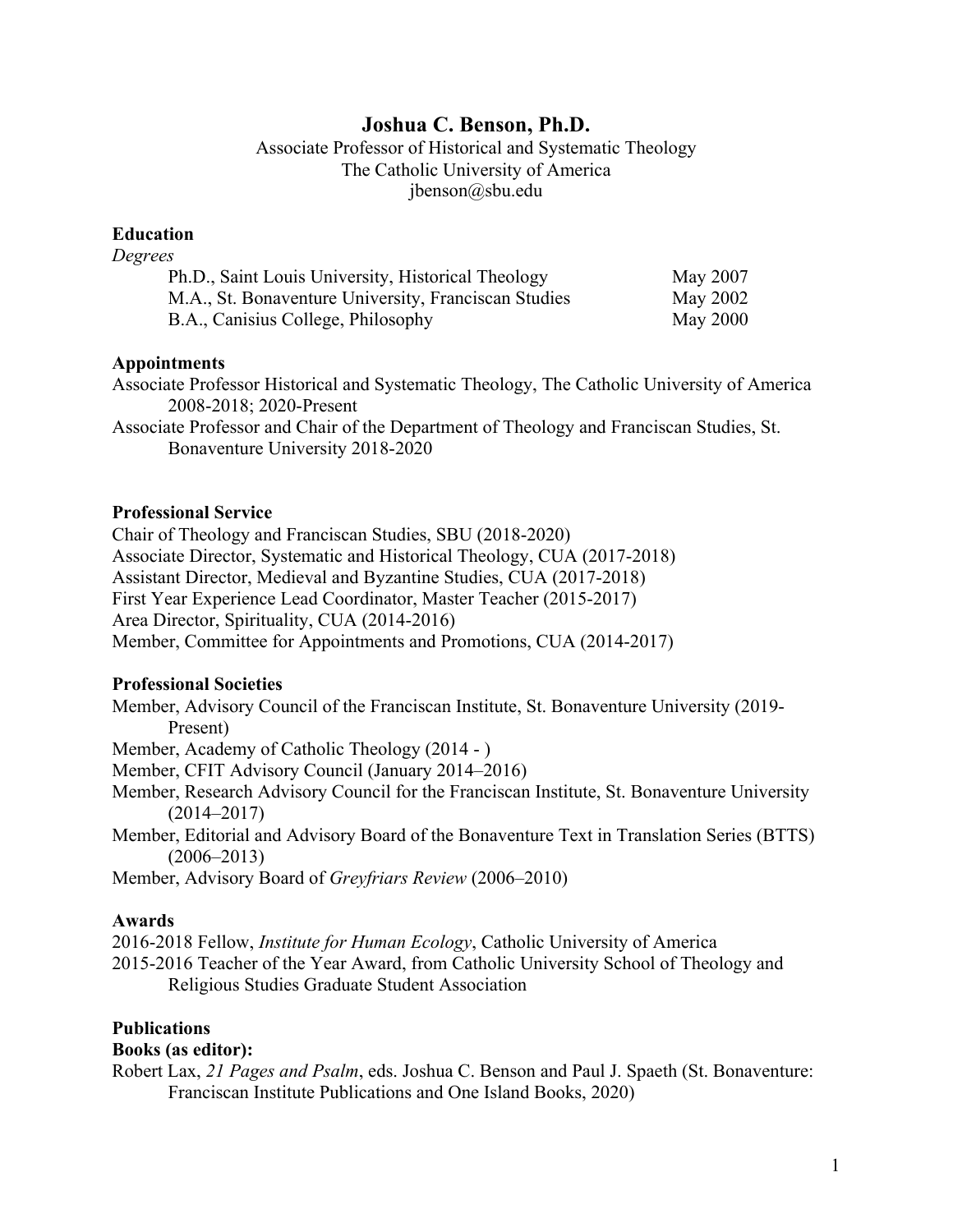### **Articles:**

- "Images of Jesus: Bonaventure," *Franciscan Connections: The Cord – A Spiritual Review* 65:2 (2015), 10-11.
- "A Witness to the Early Reception of Bonaventure's *Collationes in Hexaëmeron*: Nicholas of Okcham's *Leccio* at Oxford (c. 1286) – Introduction and Text," Medieval Sermon Studies, 58 (2014), 28-46.
- "'Hold Back Nothing of Yourselves for Yourselves': Transitus Address 2012," The Cord 63:1 (2013), 27-35.

"Nada de vosotros retengáis para vosotros" (CtaO29), trans. Rafael Sanz, *Selecciones de Franciscanismo* 132/XLIV (2015), 431-438.

- "Bonaventure's Inaugural Sermon at Paris: Omnium Artifex Docuit Me Sapientia. Introduction and Text," in Collectanea Franciscana 82/3-4 (2012), 517-562.
- "Fons Sapientiae Verbum Dei in Excelsis. John Pecham's Inaugural Sermon?" *Collectanea Franciscana* 81:3-4 (2011), 451-478.
- "An Unedited Principium: Fons Sapientiae Verbum Dei in Excelsis. Introduction and Text," *Collectanea Franciscana* 81:1-2 (2011), 71-100.
- "Bonaventure's *De reductione artium ad theologiam* and Its Early Reception as an Inaugural Sermon," *American Catholic Philosophical Quarterly* 85 (2011), 7-24.
- "Identifying the Literary Genre of *De reductione artium ad theologiam*: Bonaventure's inaugural lecture at Paris," *Franciscan Studies* 67 (2009), 149-178.
- "Digitizing Francis and Clare of Assisi Early Documents Progress, Challenges Implications." *Spiritus* 8:2 (2008), 156-163.
- "Structure and Meaning in St. Bonaventure's *Quaestiones disputatae de scientia Christi*," *Franciscan Studies* 62 (2004), 67-90.

### **Book Chapters:**

"Bonaventure," Forthcoming in *Classical and Medieval Literary Criticism Series*

- "Matthew of Aquasparta," in *Encylopedia of the Bible and its Reception* (DeGruyter, Forthcoming)
- "Facing the Twelfth Century: The Spiritual Senses in Bonaventure's *Hexaëmeron* and Stephen Langton's Lectures on Genesis," in Essays in Honor of Michael Blastic (Leiden: Brill, 2020).
- "Reflections on Memory in the *Vita Prima*," in *Ordo et Sanctitas: The Franciscan Spiritual Journey in Theology and Hagiography*, Essays in Honor of J. A. Wayne Hellmann, O.F.M. Conv., eds. Michael F. Cusato, Timothy J. Johnson, Steven J. McMichael (Leiden: Brill, 2017), 11-31.
- "The Christology of the *Breviloquium*," in *A Companion to Bonaventure*, eds. Jay M. Hammond, J. A. Wayne Hellmann and Jared Goff (Leiden: Brill, 2014), 247-288.
- "Augustine and Bonaventure," in T and T Clark Companion to Augustine and Modern Theology, eds. C. C. Pecknold and Tarmo Toom (London: Bloomsbury, 2013), 131-150.
- "Summa Fratris Alexandri," in *The Oxford Guide to the Historical Reception of Augustine*, vol. 3, ed. Karla Pollmann (Oxford: Oxford University Press, 2013), 1784-1787.
- "Matthew of Aquasparta's Sermons on Theology," in *Franciscans and Preacing*, ed. Timothy J. Johnson (Leiden: Brill, 2012), 145-174.

## **Translations**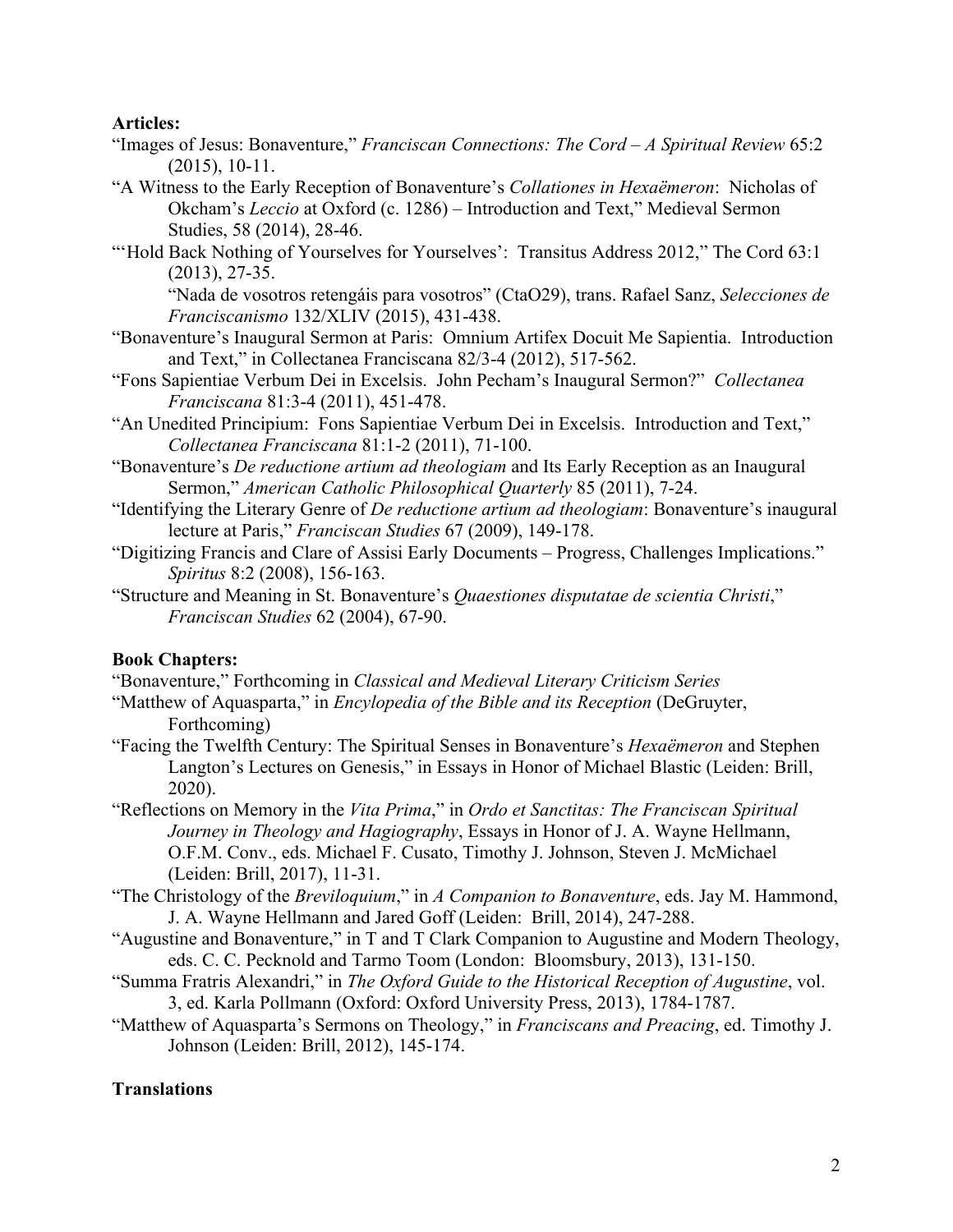- Hugh of St. Victor, "On the Wisdom of Christ's Soul," in *Victorine Christology*, Victorine Texts in Translation, vol. 7, ed. Christopher P. Evans (Turnhout: Brepols, 2018), 83-110.
- "Summa Sententiarum I.15-19," in *Victorine Christology*, Victorine Texts in Translation, vol. 7, ed. Christopher P. Evans (Turnhout: Brepols, 2018), 183-206.
- Hugh of St. Victor, "The Five Sevens," in *Writings on the Spiritual Life*, Victorine Texts in Translation, vol. 4, ed. Christopher P. Evans (Turnhout: Brepols, 2013), 349-368.
- Hugh of St. Victor, "On the Seven Gifts of the Holy Spirit," in *Writings on the Spiritual Life*, Victorine Texts in Translation, vol. 4, ed. Christopher P. Evans (Turnhout: Brepols, 2013), 369-380.

#### **Reviews (sollicited):**

- Review of *Early Franciscan Theology* (Cambridge, 2019) by Lydia Schumacher, forthcoming in *Archa Verbi*.
- Review of *Quaestiones disputatae 'De productione rerum,' 'De imagine' et 'De anima' e schola bonaventuriana* (Roma: Istituto Storico Dei Cappuccini, 2014) by Mikolaj Olszewski, *Archa Verbi* 12 (2015), 202-204.
- Forum Essay on *The Unintended Reformation: How a Religious Revolution Secularized Society*  (Brad Gregory). Nelson H. Minnich, Joshua Benson, Hans J. Hillerbrand, Simon Ditchfield, Paul F. Grendler and Brad Gregory. *The Catholic Historical Review* XCVIII:3 (July, 2012), 503-516.

### **Electronic Media:**

*The Digital Francis of Assisi and Clare of Assisi: Early Documents*. Available at: http://franciscantradition.org:8080/FAED/ Now updated by Danny Michaels at franciscantradition.org

#### **Invited Addresses:**

Transitus Address, St. Bonventure University, October 3, 2018.

- "Mary: The Virgin Mother of God," talk sponsored by the Thomistic Institute at St. Charles Borromeo Chruch, Arlington VA, September 26, 2017.
- "Beggars and Masters: The Rise of the Mendicants and the Medieval Universities," for DC Public Schoools professional development session, Dec. 4, 2015.
- "Pope Francis, St. Francis and the Book of Creation," for St. Jerome's Parents' Symposium, Hyattsville, MD, October 22, 2015.
- "An introduction to Francis of Assisi," for St. Paul's Episcopal Church, Alexandria VA, May 18, 2014.
- "An introduction to Francis of Assisi," for the John Carroll Society, Washington DC, January 13, 2014.
- "A Humble Gesture, Francis of Assisi and Pope Francis," Smithsonian Institute, Washington DC, October 8, 2013.
- "Hold back nothing of yourselves for yourselves . . ." Annual Transitus Address, Holy Land Monastery, Washington D.C., Oct. 3, 2012.
- "The Franciscan Intellectual Tradition. The Challenge in the Sources." Five Day Workshop with Capuchins of the St. Mary Province (Boston, MA), Aug. 20-24, 2012.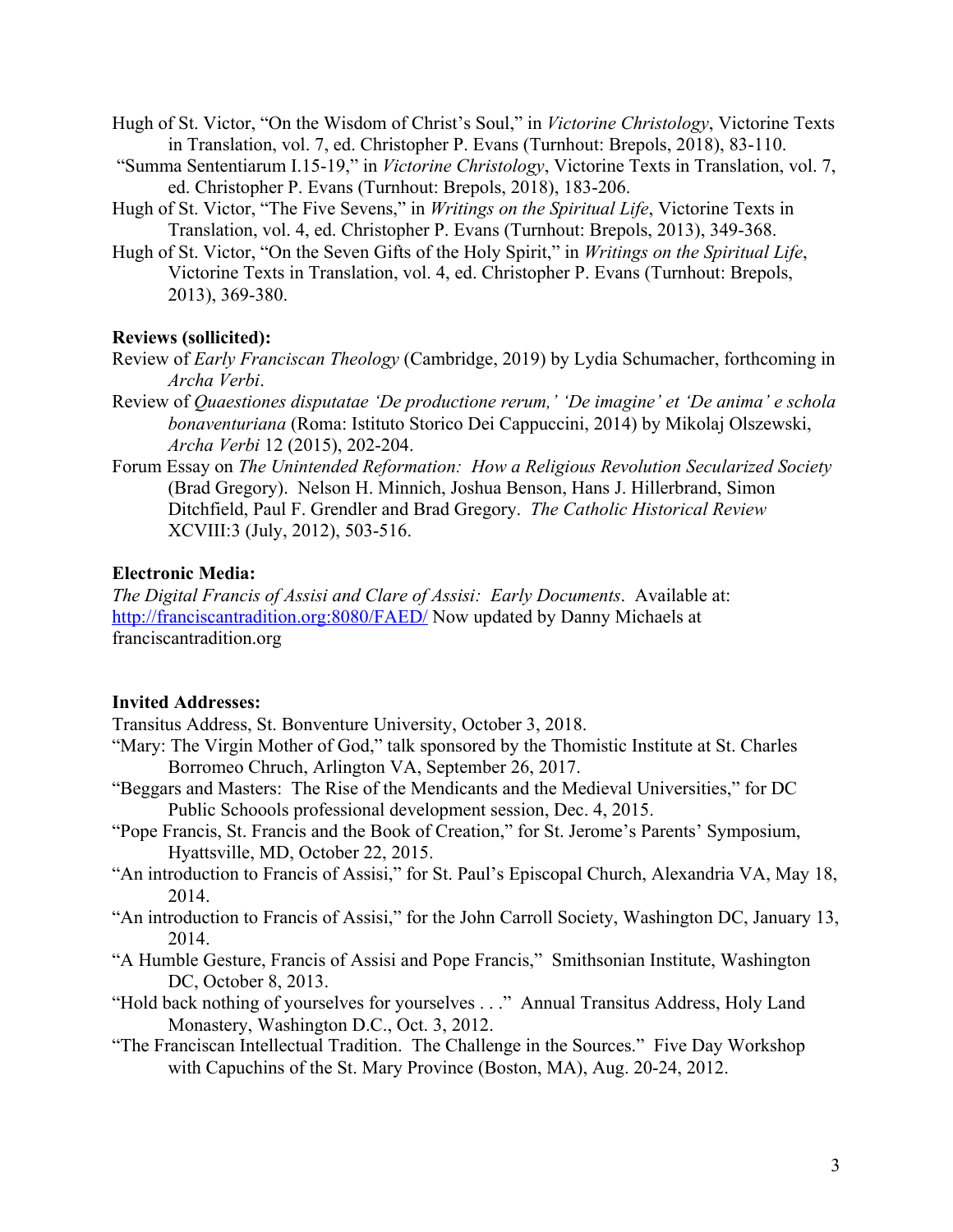- "Francis and the Sultan: A Peaceful Encounter," Dulin United Methodist Church, Falls Church, VA. March 2011
- "St. Francis of Assisi and the Sultan: A Peaceful Encounter with Islam," DC Public Library, November 9, 2010.
- "Fons sapientiae verbum Dei in excelsis: John Pecham's Lost Inaugural Lecture at Paris?" Center for Medieval and Byzantine Studies, Catholic University, October 20, 2010.
- "Images of Francis of Assisi: A New Look at a Beloved Saint." Smithsonian Institute, Washington D.C., October 5, 2009
- "Ortus, Progressus, Status: The Structure of Bonaventure's Theology in the *Breviloquium*." Saint Bonaventure University, Franciscan Institute Summer Lecture Series, July 21, 2008

### **Respondent:**

- Response to Jay Hammond, "The Structure of the Hexaemeron," Boston Colloquy in Historical Theology, 2019
- Response to Christopher Cullen, "Bonaventure on the Natural Desire to See God: Innate Appetite or Elicited Desire," Boston Colloquy in Historical Theology, 2012

### **Conference Papers:**

- "Bonaventure's *De reductione artium* and a sermon of John Pecham?" Patristic, Medieval and Renaissance Conference at Villanova University, October 23, 2010.
- *A Dialogue between Faith and Modernity: Habermas and Ratzinger*, Saint Louis University, October 2, 2007 "Ratzinger on Faith and Reason."
- *International Conference on Medieval Studies*, Kalamazoo, Michigan, May 2007 "Identifying the Literary Genre of the *De reduction artium ad theologiam*."
- *International Conference on Medieval Studies*, Kalamazoo, Michigan, May 2006 "*Mulier Fortis*": Mary, Fortitude, and Bonaventure's Shifting Perspective on Feminine Exemplarity?"
- *International Conference on Medieval Studies*, Kalamazoo, Michigan, May 2005 "Robert Grosseteste on *Contuition*."
- *Theological Studies Graduate Student/Faculty Colloquium*, Saint Louis University, November 9, 2004 "The Electronic Grosseteste Project: Task and Outcomes."
- *International Conference on Medieval Studies*, Kalamazoo, Michigan, May 2004 "The Poverello in Paris: Matthew of Aquasparta as Interpreter of Bonaventure's Francis."
- *American Comparative Literature Association*, San Marcos, California April 2003
- "Theology and Science: Arthur Peacocke and Saint Bonaventure on the Ultimate Science in Search of Ultimate Meaning."

### **Teaching**

*Courses Taught* (*Graduate*)

- Bonaventure and Aquinas (CUA)
- Bonaventure: Parisian Master (CUA)
- Foundations of Franciscan Theology (SBU)
- Francis: His Life and Charism (Saint Bonaventure University)
- The History of Franciscan Theology (CUA)
- Inaugural Sermons of Medieval Masters (CUA)
- Theology of Saint Bonaventure (CUA)